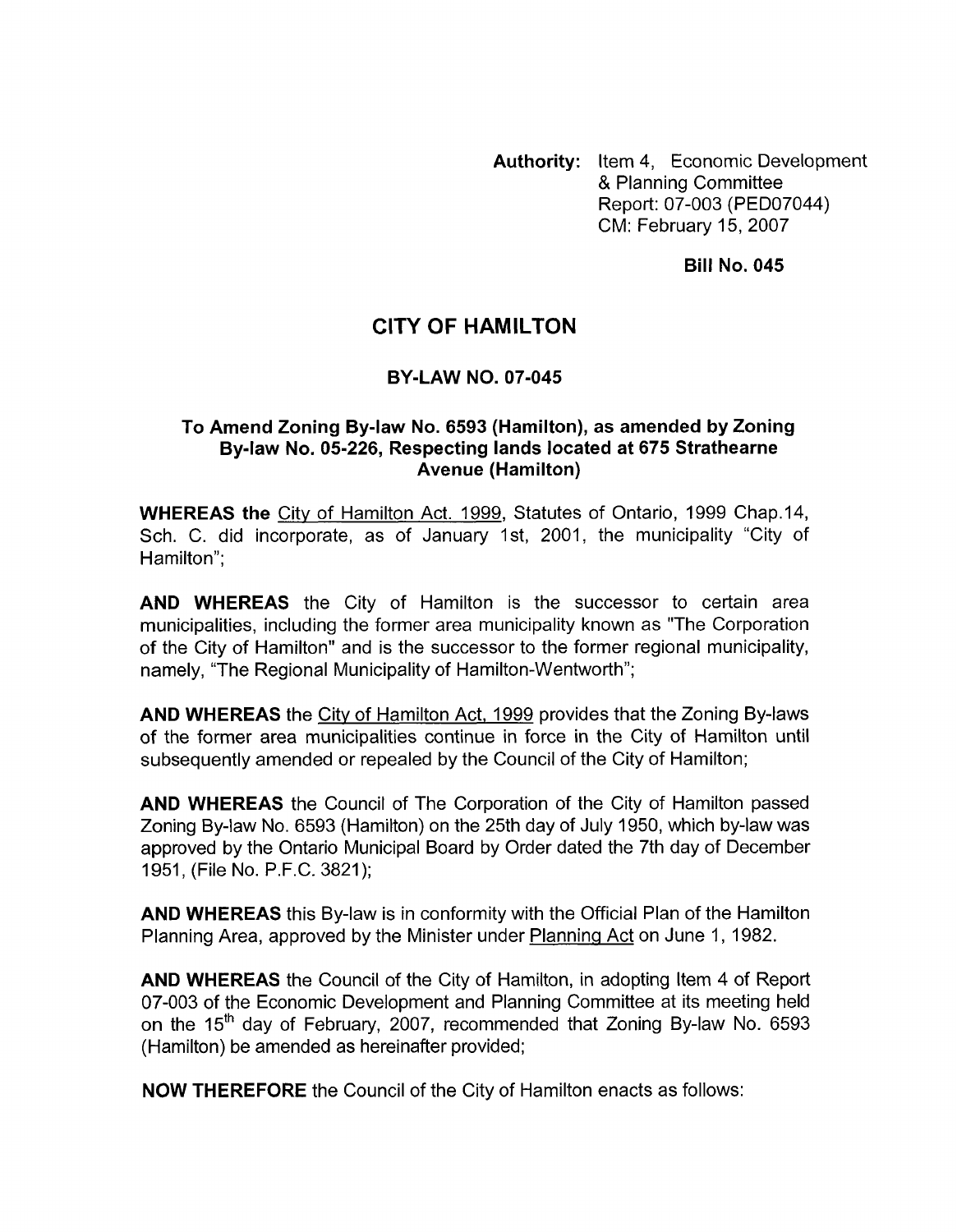By-law Respecting 675 Strathearne Avenue (Hamilton) Page 2 of 3

- 1. Sheet No. E-61 of the District Maps, appended to and forming part of By-law No. 6593 (Hamilton), as amended by By-law No. 05-226, is further amended, by changing from the "K/S-1527"  $-$  'H' (Heavy Industry, etc.  $-$  Holding) District, Modified to the "K/S-1527" (Heavy Industry, etc.) District, Modified, on the lands the extent and boundaries of which are shown on a plan hereto annexed as Schedule "A" and forming part of this By-law.
- 2. All other regulations of the "WS-1527" (Heavy Industry, etc.) District, Modified and the General Provisions of Zoning By-law No. 6593 shall continue to apply.
- 3. The Clerk is hereby authorized and directed to proceed with the giving of notice of the passing of this By-law, in accordance with the Planning Act.

PASSED and ENACTED this 15<sup>th</sup> day of February, 2007.

Fred Eisenberger

Mayor **Mayor** Clerk

Kevin C. Christenson

ZAH-06-68